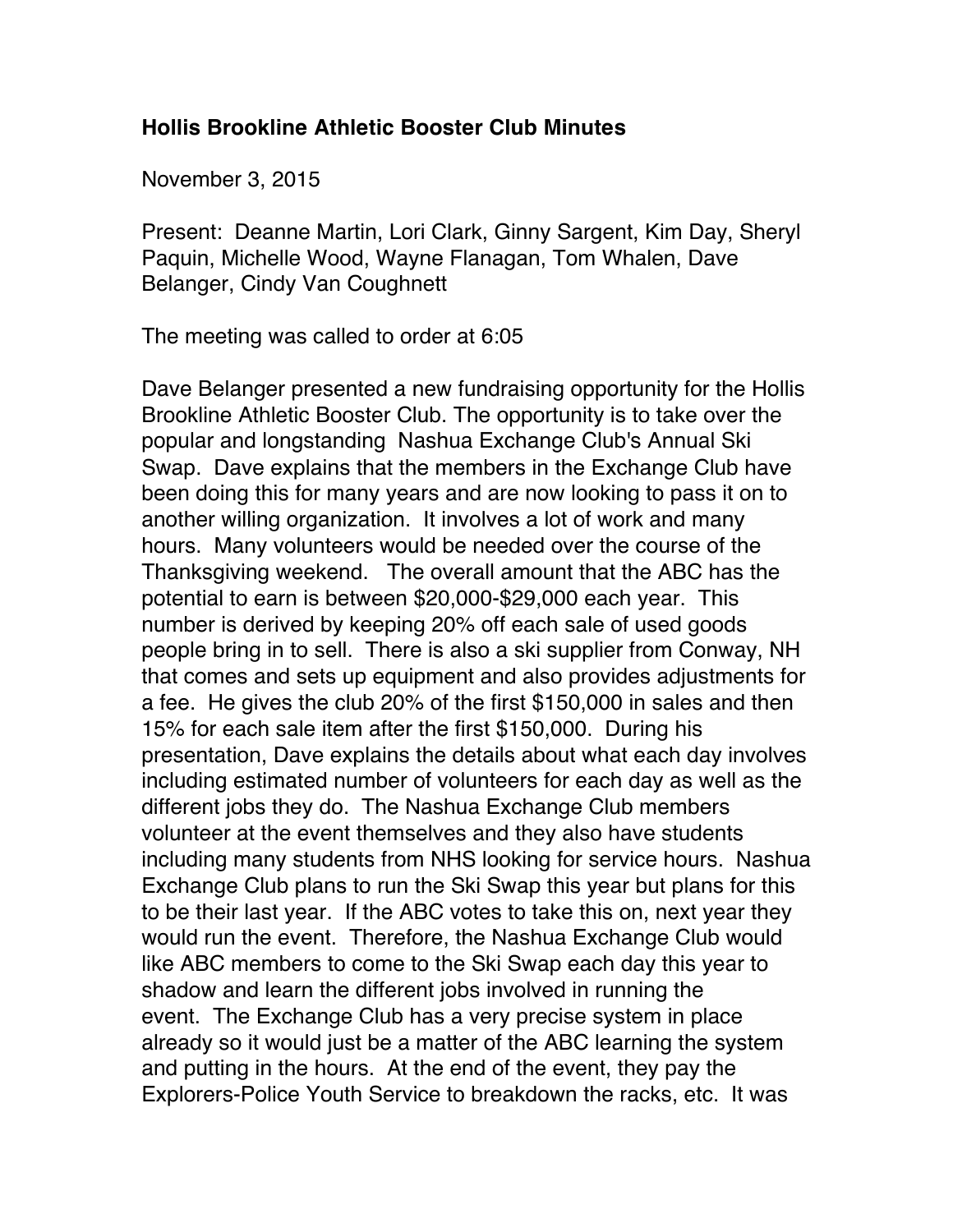also mentioned that the potential is there to make more money if we are interested in running concessions, etc. Dave also explained the advertising strategy that they use including placing signs in certain key locations. Some discussion ensued regarding whether we thought we could get enough manpower to run the event. It was felt that with all the teams at HB, as well as interested NHS students there should be sufficient volunteers to run the program. In addition, some of the Nashua High School and Bishop Guertin NHS students who have been volunteering for years will probably want to continue to volunteer service hours. After much discussion on the details Wayne Flanagan made a motion to have the ABC take over the Ski Swap in 2016. Kim Day seconded the motion. All in attendance agreed and the motion was passed. Dave offers to have a couple of people attend the next Nashua Exchange Club meeting which will take place at the Nashua Country Club on 11/11/15 at 6:30.

Dave Belanger reports that the HB Baseball team wants to clean up the area near the field at the tree line. They would like to eventually put batting cages up. The Baseball Team is looking for a fundraising effort to raise money for the clean out. James Santos gave a quote for \$8500 to clear the area and bring in fill. They are looking for a second quote. Tom Whalen explained the agreement that the ABC has in regards to not paying for grounds as that is in the school grounds budget but that the ABC can certainly help with other needs that the team has such as batting cages, nets, and other projects.

## **Plans for Awards Night**

Wayne Flanagan reports that he still needs images for the slide show from cheer, golf, and unified soccer. Apparently, cheer said they would be forwarding some photos but golf and unified have not responded. Cindy is putting the finishing touches on the programs. Cindy plans to add a message on the Amazon Smile program as well as mention the water bottles and stickers that are for sale. We can expect up to 390 people from the teams including coaches. The program will be held in the auditorium again. It was a popular choice last spring. Cindy will make 400 programs. Kim Day plans to set up a table and will be selling drinks, water bottles and